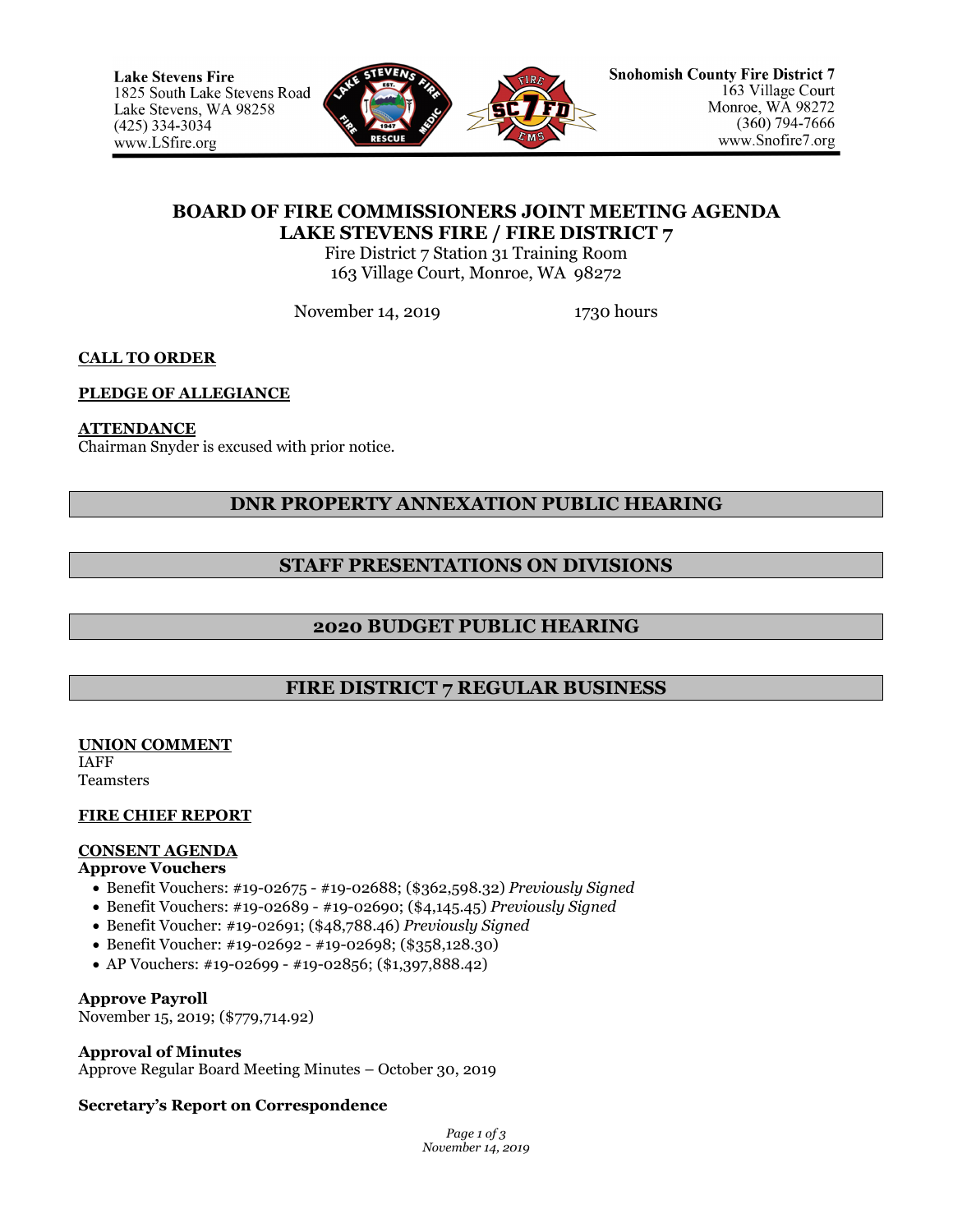

#### **DISCUSSION ITEM**

Draft Resolution – 2020 Regular Fire Levy Draft Resolution – 2020 EMS Levy Draft Resolution Approving the 2020 Budget 11/05/19 Allied, District 7 & TCA Agreement

## **ACTION ITEM**

Resolution to Accept Annexations Re-sign Amended Cooperative Purchasing Agreement – City of Bellingham Budget Amendment #3

## **COMMISSIONER COMMITTEE REPORTS**

**Joint Fire Board with Mill Creek (Fay / Woolery / Waugh**): TBD / Mill Creek City Hall **Finance Committee (Waugh / Wells / Snyder):** November 13, 2019 – 13:00 / District 7 Admin Building **Policy Committee (Wells / Woolery / Schaub):** TBD / Admin Bldg. **Risk Management (Schaub):** November 5, 2019 – 19:00 / Snohomish Co. FD 22 **Labor/Management (Waugh / Wells / Fay):** TBD **Impact Bargaining – IAFF Local 2781 (Waugh, Wells, Fay)**: Wednesdasy November 13, 2019 – 09:00 / Admin Bldg **Impact Bargaining – Teamsters (Wells)**: TBD **Shop Committee – (Snyder / Woolery / Fay**): TBD **Strategic Plan Committee – (Fay / Schaub / Wells) Capital Facilities Committee - (Schaub / Snyder / Woolery)** Station 33 Station 72 Station 32 Station 76

#### **OTHER MEETINGS ATTENDED Snohomish County 911 (Waugh) Regional Coordination Leadership Meeting (Fay / Schaub / Wells):** Wednesday December 4, 2019 – 09:00 / Sta 31 – Training Room **Sno-Isle Commissioner Meeting:** Thursday, December 5, 2019 – 19:30 – Station 31

**OLD BUSINESS**

## **CALL ON COMMISSIONERS**

## **EXECUTIVE SESSION**

## **LAKE STEVENS FIRE REGULAR BUSINESS**

## **ADDITIONAL AGENDA ITEMS**

**MINUTES** Minutes 19-10-29 Minutes 19-10-30

## **FINANCIAL REPORT**